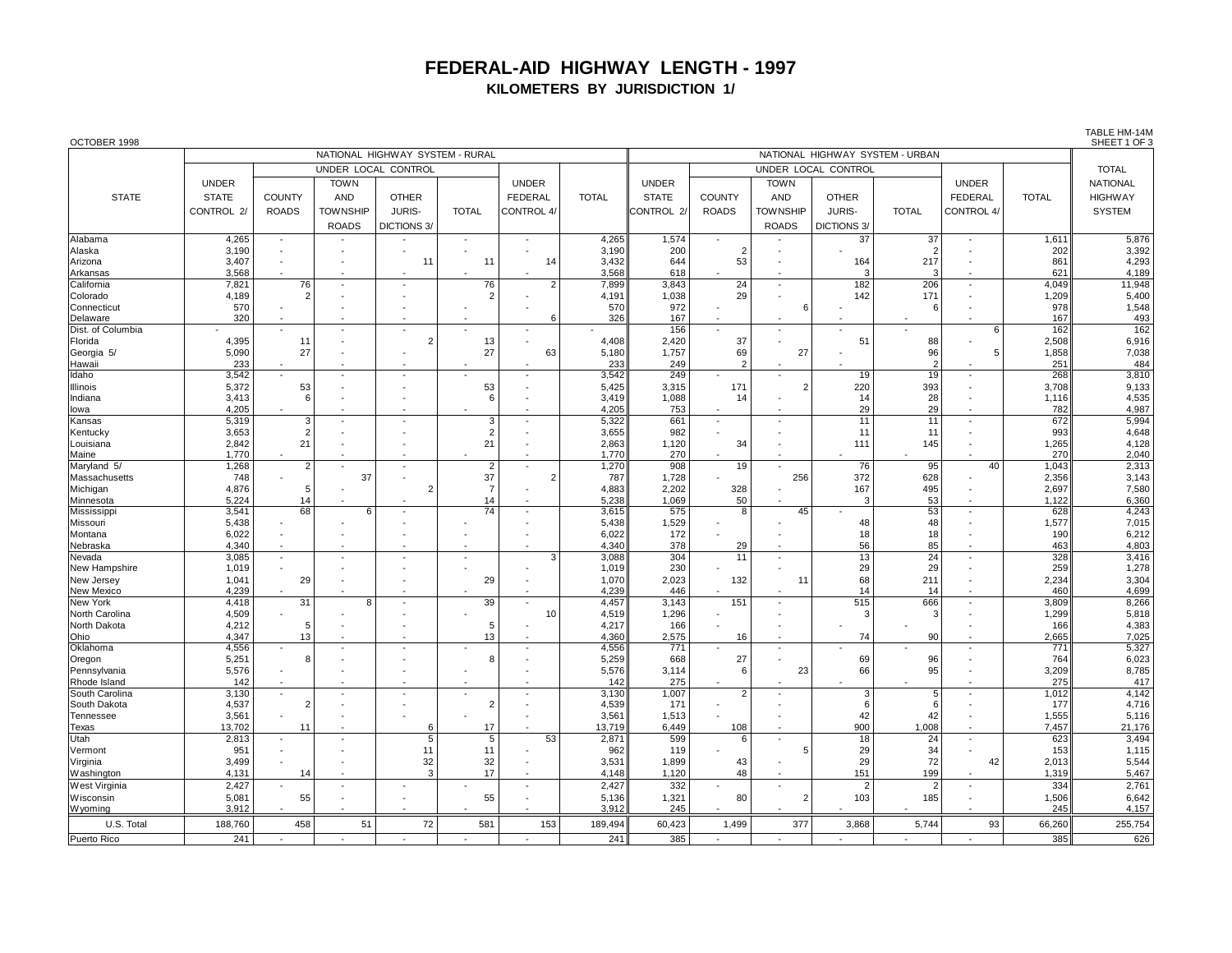## **FEDERAL-AID HIGHWAY LENGTH - 1997 KILOMETERS BY JURISDICTION 1/**

TABLE HM-14M

| OCTOBER 1998       |              |                |                          |                                    |                          |                          |              |                                    |                     |                             |               |              |                          |              | SHEET 2 OF 3    |
|--------------------|--------------|----------------|--------------------------|------------------------------------|--------------------------|--------------------------|--------------|------------------------------------|---------------------|-----------------------------|---------------|--------------|--------------------------|--------------|-----------------|
|                    |              |                |                          | OTHER FEDERAL-AID HIGHWAYS - RURAL |                          |                          |              | OTHER FEDERAL-AID HIGHWAYS - URBAN |                     |                             |               |              |                          |              |                 |
|                    |              |                |                          | UNDER LOCAL CONTROL                |                          |                          |              |                                    | UNDER LOCAL CONTROL |                             |               |              |                          |              | <b>TOTAL</b>    |
|                    | <b>UNDER</b> |                | <b>TOWN</b>              |                                    |                          | <b>UNDER</b>             |              | <b>UNDER</b>                       |                     | <b>TOWN</b>                 |               |              | <b>UNDER</b>             |              | <b>OTHER</b>    |
| <b>STATE</b>       | <b>STATE</b> | <b>COUNTY</b>  | <b>AND</b>               | <b>OTHER</b>                       |                          | FEDERAL                  | <b>TOTAL</b> | <b>STATE</b>                       | <b>COUNTY</b>       | <b>AND</b>                  | <b>OTHER</b>  |              | <b>FEDERAL</b>           | <b>TOTAL</b> | FEDERAL-        |
|                    | CONTROL 2/   | <b>ROADS</b>   | <b>TOWNSHIP</b>          | JURIS-                             | <b>TOTAL</b>             | CONTROL 4/               |              | CONTROL 2/                         | <b>ROADS</b>        | <b>TOWNSHIP</b>             | <b>JURIS-</b> | <b>TOTAL</b> | CONTROL 4/               |              | <b>AID</b>      |
|                    |              |                | <b>ROADS</b>             | DICTIONS 3/                        |                          |                          |              |                                    |                     | <b>ROADS</b>                | DICTIONS 3/   |              |                          |              | <b>HIGHWAYS</b> |
| Alabama            | 10,050       | 13,971         | 3                        | 771                                | 14,745                   | 63                       | 24,858       | 1,518                              | 93                  |                             | 5,547         | 5,640        | 14                       | 7,172        | 32,030          |
| Alaska             | 2,744        | $\overline{2}$ |                          | 14                                 | 16                       | 24                       | 2.784        | 492                                | 142                 |                             | 37            | 179          |                          | 671          | 3,455           |
| Arizona            | 4,814        | 2.787          | $\overline{\phantom{a}}$ | 398                                | 3,185                    | 1,353                    | 9,352        | 425                                | 1,379               |                             | 4,253         | 5,632        | 35                       | 6,092        | 15,444          |
| Arkansas           | 19,895       | 5,412          | $\overline{\phantom{a}}$ | 143                                | 5,555                    | 90                       | 25,540       | 1,378                              | 175                 |                             | 2,393         | 2,568        |                          | 3,946        | 29,486          |
| California         | 10,419       | 20,936         | $\sim$                   | 389                                | 21,325                   | 604                      | 32,348       | 2,359                              | 7,319               |                             | 32,298        | 39,617       | $\overline{a}$           | 41,976       | 74,324          |
| Colorado           | 8,552        | 6,499          |                          | 232                                | 6,731                    | 890                      | 16,173       | 599                                | 1,209               |                             | 3,430         | 4,639        |                          | 5,238        | 21,411          |
|                    | 2,419        |                | 34 <sup>°</sup>          |                                    | 341                      |                          |              |                                    |                     | 3,087                       |               | 3,087        |                          | 5,004        | 7,764           |
| Connecticut        |              |                |                          |                                    |                          | 3                        | 2,760        | 1,917                              |                     |                             |               |              |                          |              |                 |
| Delaware           | 1,078        |                |                          |                                    |                          |                          | 1,081        | 729                                |                     |                             | 16            | 16           |                          | 745          | 1,826           |
| Dist. of Columbia  |              |                | $\blacksquare$           |                                    |                          |                          |              | 531                                |                     |                             |               |              | 21                       | 552          | 552             |
| Florida            | 6,859        | 7,277          |                          | 190                                | 7,467                    |                          | 14,326       | 5,498                              | 4,851               |                             | 7.229         | 12,080       |                          | 17,578       | 31,904          |
| Georgia 5/         | 18.818       | 12.369         | 69                       |                                    | 12,438                   | 311                      | 31.567       | 3.008                              | 4,706               | 2,335                       |               | 7.041        | 24                       | 10,073       | 41.640          |
| Hawaii             | 933          | 211            |                          |                                    | 211                      |                          | 1,144        | 163                                | 674                 |                             |               | 674          |                          | 837          | 1,981           |
| Idaho              | 3,991        | 3,996          | $\overline{2}$           | 2,675                              | 6,673                    | 92                       | 10,756       | 203                                | 146                 | 468                         | 1,069         | 1,683        | ÷,                       | 1,886        | 12,642          |
| Illinois           | 13,063       | 17,043         | 1,326                    | 406                                | 18,775                   | 11                       | 31,849       | 3,885                              | 2,517               | 911                         | 6,581         | 10,009       | 3                        | 13,897       | 45,746          |
| Indiana            | 11,880       | 9,333          | $\overline{a}$           | 290                                | 9,623                    |                          | 21,503       | 1,711                              | 3,027               |                             | 4,807         | 7,834        | ÷,                       | 9,545        | 31,048          |
| lowa               | 9,875        | 20,891         | ÷,                       | 927                                | 21,818                   |                          | 31,693       | 666                                | 539                 |                             | 3,106         | 3,645        |                          | 4,311        | 36,004          |
| Kansas             | 10,741       | 34,022         | $\overline{\phantom{a}}$ | 8                                  | 34,030                   | 16                       | 44,787       | 388                                |                     |                             | 3,838         | 3,838        | $\overline{\phantom{a}}$ | 4,226        | 49,013          |
| Kentucky           | 14,248       | 63             |                          |                                    | 63                       |                          | 14,311       | 2,681                              | 11                  |                             | 1,548         | 1,559        | 39                       | 4,279        | 18,590          |
| Louisiana          | 14,000       |                |                          |                                    |                          | 34                       | 14,034       | 2,139                              | 887                 |                             | 2,285         | 3.172        |                          | 5,311        | 19,345          |
| Maine              | 6,885        |                | 2                        | $\mathcal{P}$                      | $\Delta$                 |                          | 6,889        | 946                                |                     | 5                           | 406           | 411          |                          | 1,357        | 8,246           |
| Maryland 5/        | 3,605        | 872            |                          | 26                                 | 898                      |                          | 4,503        | 1,576                              | 2,301               |                             | 1,231         | 3,532        | 51                       | 5,159        | 9,662           |
| Massachusetts      | 1,223        |                | 2,715                    |                                    | 2,715                    | 13                       | 3,951        | 1,234                              | 2                   | 5,943                       | 3,022         | 8,967        | $\overline{2}$           | 10,203       | 14,154          |
| Michigan           | 7,390        | 26,511         |                          | 718                                | 27,229                   |                          | 34,619       | 1,007                              | 5,448               |                             | 4,741         | 10,189       | ÷,                       | 11,196       | 45,815          |
| Minnesota          | 12,163       | 25,373         | 138                      | 77                                 | 25,588                   | 177                      | 37,928       | 753                                | 2,663               | 8                           | 2,776         | 5,447        | ÷,                       | 6,200        | 44,128          |
| Mississippi        | 12,284       | 13,420         | 307                      |                                    | 13,727                   | $\overline{\phantom{a}}$ | 26,011       | 718                                | 341                 | 2,271                       |               | 2,612        | $\blacksquare$           | 3,330        | 29,341          |
| Missouri           | 35,111       | 106            | $\overline{2}$           | $\overline{2}$                     | 110                      |                          | 35,221       | 1,255                              | 1,110               | 6                           | 4,299         | 5,415        | $\overline{\phantom{a}}$ | 6,670        | 41,891          |
| Montana            | 5,052        | 9,912          |                          | 23                                 | 9,935                    | 1,231                    | 16,218       | 84                                 | 126                 |                             | 798           | 924          | $\overline{a}$           | 1,008        | 17,226          |
| Nebraska           | 11,156       | 14,569         |                          | 283                                | 14,852                   | 47                       | 26,055       | 151                                | 201                 | $\sim$                      | 1,489         | 1,690        | $\sim$                   | 1,841        | 27,896          |
| Nevada             | 3,867        | 645            | 60                       | 3                                  | 708                      | 100                      | 4,675        | 555                                | 727                 |                             | 1,069         | 1,796        | $\overline{a}$           | 2,351        | 7,026           |
| New Hampshire      | 2,689        |                | 11                       | 11                                 | 22                       |                          | 2,711        | 402                                |                     | 29                          | 877           | 906          |                          | 1,308        | 4,019           |
| New Jersey         | 554          | 2,501          | 124                      | 127                                | 2,752                    | $\overline{2}$           | 3,308        | 735                                | 5,288               | 248                         | 3.037         | 8.573        |                          | 9,308        | 12,616          |
| New Mexico         | 9.466        |                |                          | 3                                  | 3                        |                          | 9,469        | 509                                |                     |                             | 1.299         | 1.299        |                          | 1.808        | 11,277          |
|                    | 12,902       | 3,153          | 333                      | 117                                | 3,603                    |                          | 16,505       | 3,787                              | 4,677               | 2,554                       | 6.247         | 13.478       | ÷,                       | 17,265       | 33,770          |
| New York           |              |                |                          |                                    |                          |                          |              |                                    |                     |                             |               |              |                          |              |                 |
| North Carolina     | 18,419       |                |                          | $\overline{2}$                     | 2                        | 407                      | 18,828       | 6.951                              |                     |                             | 1,307         | 1,307        | 66                       | 8,324        | 27,152          |
| North Dakota       | 7,268        | 15,702         |                          | 369                                | 16,071                   | 100                      | 23,439       | 159                                |                     | 116                         | 681           | 797          |                          | 956          | 24,395          |
| Ohio               | 18,564       | 5,153          | 169                      | 314                                | 5,636                    |                          | 24,200       | 3,990                              | 2,398               | 338                         | 7,049         | 9,785        | $\overline{a}$           | 13,775       | 37,975          |
| Oklahoma           | 14,465       | 23,994         | $\overline{\phantom{a}}$ | 732                                | 24,726                   |                          | 39,191       | 837                                | 518                 |                             | 4,387         | 4,905        | $\overline{\phantom{a}}$ | 5,742        | 44,933          |
| Oregon             | 5,683        | 10,982         |                          | 114                                | 11,096                   | 2,008                    | 18,787       | 546                                | 1,315               |                             | 2,409         | 3,724        |                          | 4,270        | 23,057          |
| Pennsylvania       | 21,115       | 16             | 296                      | 89                                 | 401                      | 34                       | 21,550       | 8,909                              | 426                 | 1,601                       | 2,503         | 4,530        | ÷,                       | 13,439       | 34,989          |
| Rhode Island       | 285          |                | 121                      |                                    | 121                      |                          | 406          | 1,147                              |                     | 678                         | 16            | 694          |                          | 1,841        | 2,247           |
| South Carolina     | 19,035       | 240            |                          | 3                                  | 243                      |                          | 19,278       | 4,150                              | 138                 |                             | 148           | 286          | $\overline{\phantom{a}}$ | 4,436        | 23,714          |
| South Dakota       | 7,736        | 16,662         | 415                      | 64                                 | 17,141                   | 1,131                    | 26,008       | 137                                | 103                 | 35                          | 599           | 737          |                          | 874          | 26,882          |
| Tennessee          | 14,672       |                |                          |                                    |                          |                          | 14,672       | 2,385                              | 958                 |                             | 3,938         | 4,896        |                          | 7,281        | 21,953          |
| Texas              | 72,549       | 1,143          | $\overline{a}$           | 26                                 | 1,169                    | 43                       | 73,761       | 10,738                             | 2,042               |                             | 17,329        | 19,371       | $\overline{a}$           | 30,109       | 103,870         |
| Utah               | 5,143        | 2,345          |                          | 129                                | 2,474                    | 174                      | 7,791        | 610                                | 245                 |                             | 954           | 1,199        | ÷,                       | 1,809        | 9,600           |
| Vermont            | 2,982        |                | 1,305                    | 95                                 | 1,400                    |                          | 4,382        | 166                                |                     | 208                         | 307           | 515          |                          | 681          | 5,063           |
| Virginia           | 20,765       |                |                          | 137                                | 137                      | 475                      | 21,377       | 4,186                              | 459                 |                             | 2,429         | 2,888        | 72                       | 7,146        | 28,523          |
| Washington         | 5,419        | 10,942         | $\overline{\phantom{a}}$ | 315                                | 11,257                   | $\overline{\phantom{a}}$ | 16,676       | 666                                | 2,902               |                             | 4,527         | 7,429        |                          | 8,095        | 24,771          |
| West Virginia      | 12,171       |                |                          | 32                                 | 32                       | $\overline{\phantom{a}}$ | 12,203       | 1,080                              |                     |                             | 462           | 462          | $\sim$                   | 1,542        | 13,745          |
| Wisconsin          | 11,586       | 17,991         | 1,403                    | 151                                | 19,545                   |                          | 31,131       | 1,025                              | 1,230               | 377                         | 4.194         | 5.801        | $\overline{a}$           | 6,826        | 37,957          |
| Wyoming            | 5,536        | 558            | 6                        | 10                                 | 574                      | 541                      | 6,651        | 369                                | 217                 |                             | 649           | 866          |                          | 1,235        | 7,886           |
| U.S. Total         | 552,119      | 357,602        | 9,148                    | 10,417                             | 377,167                  | 9,974                    | 939,260      | 92,053                             | 63,510              | 21,218                      | 163,616       | 248,344      | 327                      | 340,724      | 1,279,984       |
| Puerto Rico        | 1,815        |                |                          | $\sim$                             | $\overline{\phantom{a}}$ |                          | 1,815        | 1,770                              | $\mathbf{r}$        | $\mathcal{L}_{\mathcal{A}}$ | 335           | 335          | $\sim$                   | 2,105        | 3,920           |
| <b>Grand Total</b> | 553,934      | 357,602        | 9,148                    | 10,417                             | 377,167                  | 9,974                    | 941,075      | 93,823                             | 63,510              | 21,218                      | 163,951       | 248,679      | 327                      | 342,829      | 1,283,904       |
|                    |              |                |                          |                                    |                          |                          |              |                                    |                     |                             |               |              |                          |              |                 |